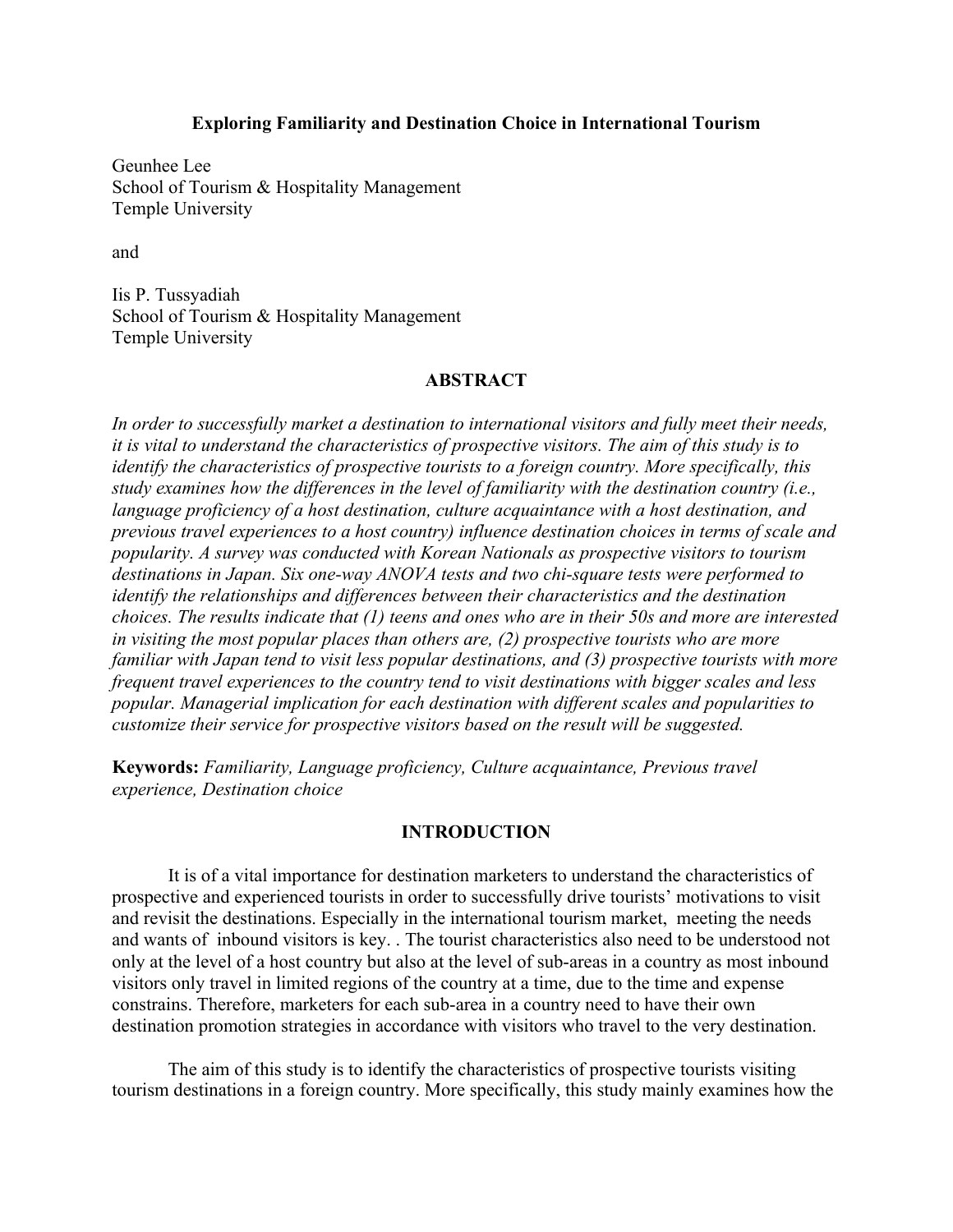differences in the level of familiarity with the destination country (i.e., language proficiency of a host destination, familiarity with a host destination culture, and extent of previous travel experiences to a host country) influence destination choices. This study attempts to achieve the goal by surveying Korean nationals who visit Japan. The two countries, Korea and Japan, have unique and interesting interdependency as international tourism destinations for each other's residents. In 2009, both Korea National Tourism Organization (KNTO) and Japan National Tourism Organization (JNTO) report that the two countries are the biggest inbound and outbound markets for decades. Especially for Japan, which has promoted Visit Japan Champaign since 2003 to invite as many tourists as possible from countries worldwide, understanding the characteristics of prospective Korean tourists is extremely important for the success of inbound tourism market in Japan.

### **LITERATURE REVIEW**

#### *Familiarity as personal factors for prospective travel*

Along with the typical personal characteristics such as age, gender, and occupation, which have been used to examine their significant influences on destination choice (Beerli & Martín, 2004), tourists' familiarity with a destination is equally important due to its vital role in destination choice process (Baloglu, 2001). Indeed, familiarity with a destination is often emphasized by many studies due to its significant impact on destination image and possible connection to destination choice. Although there are some debates that familiarity has both positive and negative influence on destination choice decision, it still stands as a powerful factor to predict tourist future intention.

Familiarity in consumer research starts as a unidimensional construct related to the amount of time spent for processing information about products and services (Baker, Hutchinson, Moore, & Nedungadi, 1986; Srull, 1983). The concept of familiarity in tourism, however, has been improved as a multidimensional construct with additional and segmented types to the amount of information consumers have acquired. For example, Hu and Ritchie (1993) note that familiarity with a destination incorporates geographic distance, previous visitation to a specific destination as well as the level of knowledge. The previous destination experience is emphasized again with level of knowledge as one of the familiarity constructs in the other studies (Baloglu, 2001; Tideswell & Faulkner, 1999). Moreover, Prentice (2004) attempt to further develop and extend the construct to seven different types of familiarity, namely (1) informational, (2) experiential, (3) proximate, (4) self-described, (5) educational, (6) self-assured, and (7) expected. Of all those additive constructs to the familiarity concept, previous destination experience is indeed a unique factor that can only be found in tourism research. It has been used as a significant measurement for tourists' familiarity to a destination in many studies revealing the positive relationship between familiarity and destination image (Ahmed, 1991; Baloglu & McCleary, 1999; Chon, 1991; Fakeye & Crompton, 1991; Hu & Ritchie, 1993; Milman & Pizam, 1995). These studies using the number of previous destination experience as experiential familiarity measurement often separate the prospective and experienced tourists into non-visit, one-time, and repeat visit groups (Kozak, 2001; Litvin & Ng Sok Ling, 2001). These studies examine how destination images vary in accordance with the group segments, but they fail to further investigate its influence on tourist destination choice process.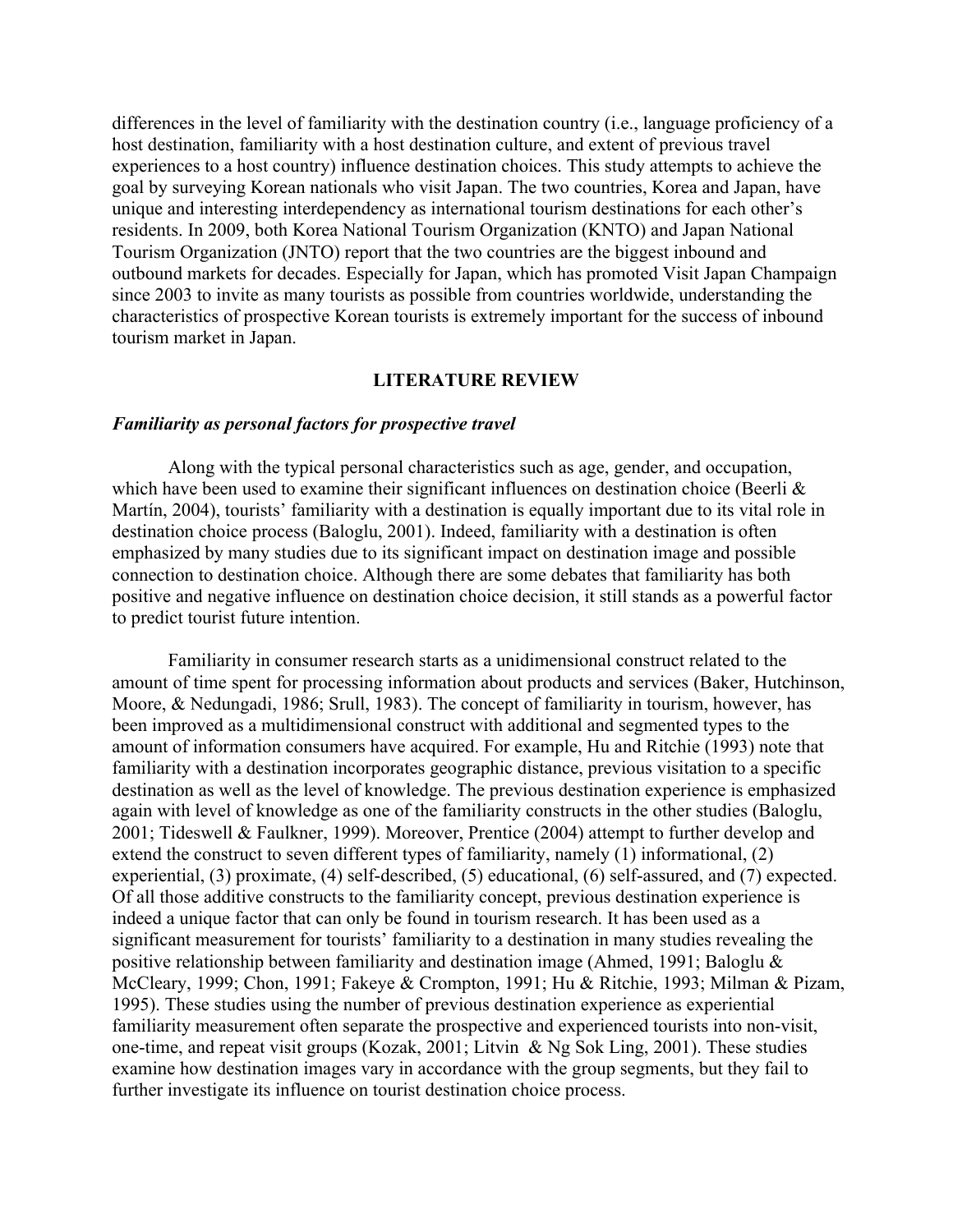Since Goodrich (1978) had stated that the preference and likelihood of choice for a product can be influenced by knowledge of the product, the amount of information or level of knowledge that tourists have has long been noticed as an important factor for destination choice. Baloglu (2001) also suggests that the amount of information used (informational familiarity) must be considered along with the number of previous destination experience (experiential familiarity) in order to thoroughly measure tourists' familiarity to a destination. The concept of information familiarity, in part, comes from the role of awareness in the process of tourist destination choice. As Milman and Pizam (1995) early argue, even though familiarity with a destination has a great impact on the consumers' destination image formation and on the interest and likelihood to visit, familiarity needs awareness ahead of it so consumers have the initial idea of what the destination is. Thus, the level of knowledge also has its impact in the initial formation of familiarity with a destination.

In the international tourism market, the level of knowledge about a destination can be measured by culture acquaintance with al host destination and language proficiency of a host destination. Even though substantial time has passed since an initial claim by Cohen and Cooper (1986) arguing that the language of the host destination can extremely influence tourists' prospective destination choices was made, studies on the relationship between language of host destination and destination choice have been still under-investigated. The relationship among previous international travel experiences, higher communication skill, and future travel behavior intention has been once supported significantly by Sönmez and Graefe (1998), but their study only examines tourists' return intention influenced by perceived risk and safety from their experience and communication skill. Basala and Klenosky (2001) also note that tourists' proficiency with the language spoken in a particular host destination can serve as an important factor in the international travel decision making process, but their study only illustrates how two different groups (i.e., novelty-seeking and familiarity-seeking) vary in their preferences of a destination where either their own native language or different language is spoken. Therefore, a further investigation to verify the relationship between the destination familiarity measures (i.e., language proficiency of a host country, culture acquaintance with a host country, and previous travel experiences to a host country) and destination choice is needed.

### *Destination Choice*

Destination choice is a complex process and the studies of destination choice have focused on the impacts of the attributes such as basic tourist personality traits (Lepp & Gibsonb, 2008), distance to or prices of a destination (Nicolau & Más, 2006), and climate information in a destination (Bigano, Hamilton, & Tol, 2006). Yet, while those studies examine the impacts of the attributes on tourists' intention to visit, revisit, or never visit a destination, the importance of destination choice to sub-areas in a given destination is still underestimated. How familiarity is connected to choices of different areas in a chosen destination (i.e., sub-choices) , needs more attention and examination as well.

The relationship between previous visit experience and a sub-choice in a given destination is once examined by Crompton and Ankomah (1993). In the research on three choice sets (i.e., early set of possible destination, late consideration set of probable alternatives, and final selection), they argue that the size of the early consideration set of tourism destination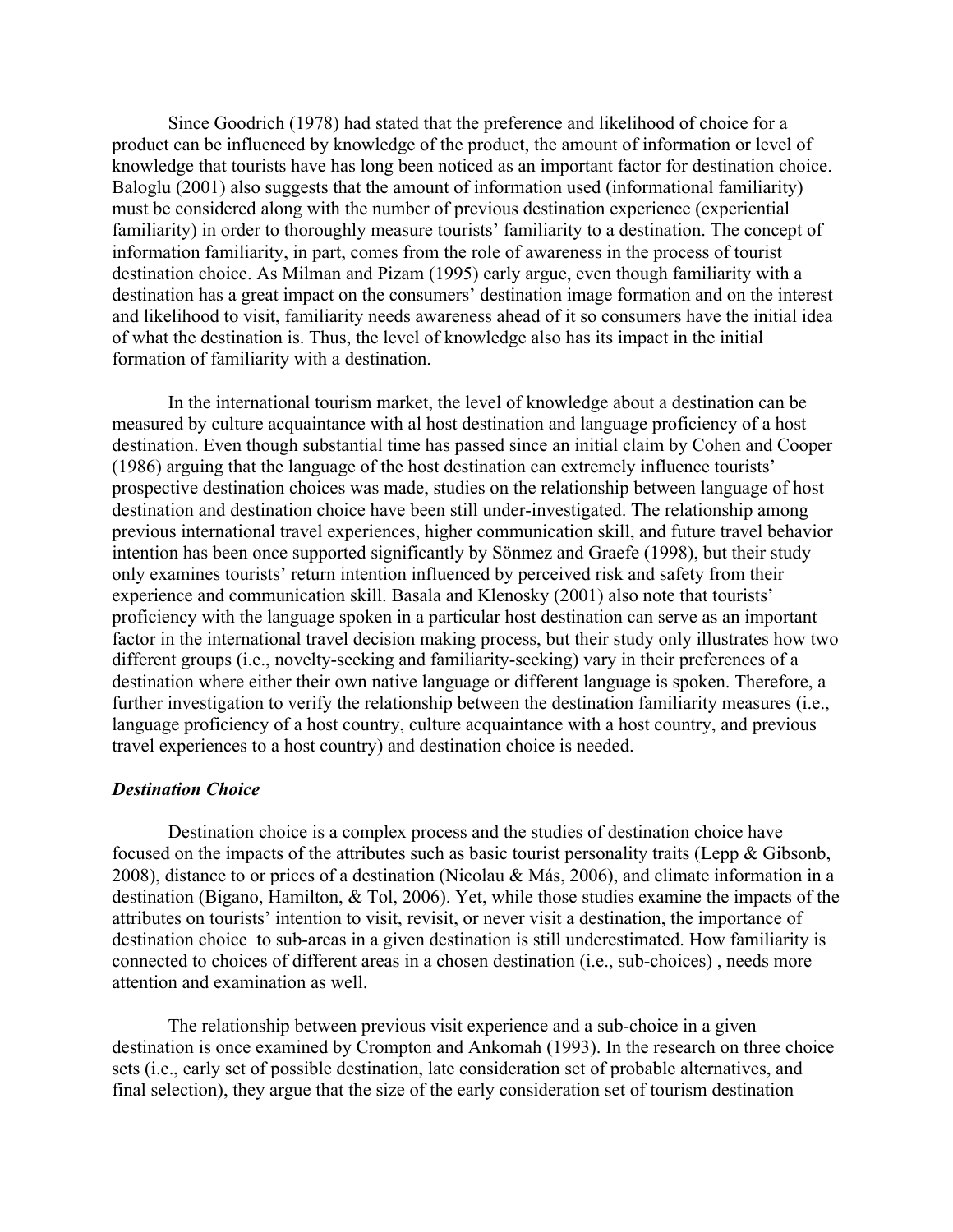within a given geographical area is likely to be larger for those prospective tourists who have visited the geographical area than for those who have never visited there and also larger for frequent visitors to the area than for infrequent visitors. Using Mallorca and Turkey for his case studies, Kozak (2001) also examine the determinants of the intention to revisit the same destination or to visit similar destinations in the same area (or country) related to previous visits. The results suggest that repeat tourists who visited a particular destination more than once have a higher loyalty to the destination than first-timers who are more likely to switch to other destination in the same area.

The studies on the relationship between previous destination visit experience and visit intention have their own limitations. They only examine the impact of previous destination experience as tourist familiarity to a destination on visit or revisit intention. Thus, the present study extends familiarity using both experiential familiarity and informational familiarity and examines its relationship with the tourists' destination choice of sub-areas within a given destination country considering their popularity level and scale based on the following propositions.

P1: People with different informational familiarity levels will tend to choose destination with different scales in a given destination country.

P2: People with different informational familiarity levels will tend to choose destinations with different popularity levels in a given destination country.

P3: People with different experiential familiarity levels will tend to choose destination with different scales in a given destination country.

P4: People with different experiential familiarity levels will tend to choose destination with different popularity levels in a given destination country.

# **METHODOLOGY**

To carry out this study, a survey was conducted by means of a structured questionnaire on non-experienced and experienced Korean tourists to Japan. The data was collected through members of an online travel community that provides a variety of information on Japanese language, culture, and travel tips to its members. The questionnaires were answered by newly registered members as a way of permission to gain membership. The survey was conducted from September 24 to November 14, 2009 resulting in 391 responses. Twenty one responses were eliminated later due to some missing answers, leaving 370 as final data set.

The first part of the questionnaire includes informational familiarity attributes, comprising levels of Japanese language proficiency and Japanese culture acquaintance using self-rating 5-item Likert scale ranging from one for 'cannot speak Japanese at all' and 'do not know about Japanese culture at all' to five for 'can speak Japanese very fluently' and 'know about Japanese culture very well.' In the second part, respondents were required to select one destination in Japan where they want to visit in future. The questionnaire was open-ended, thus respondents could choose any name of tourism destination regardless of the scales (i.e., island,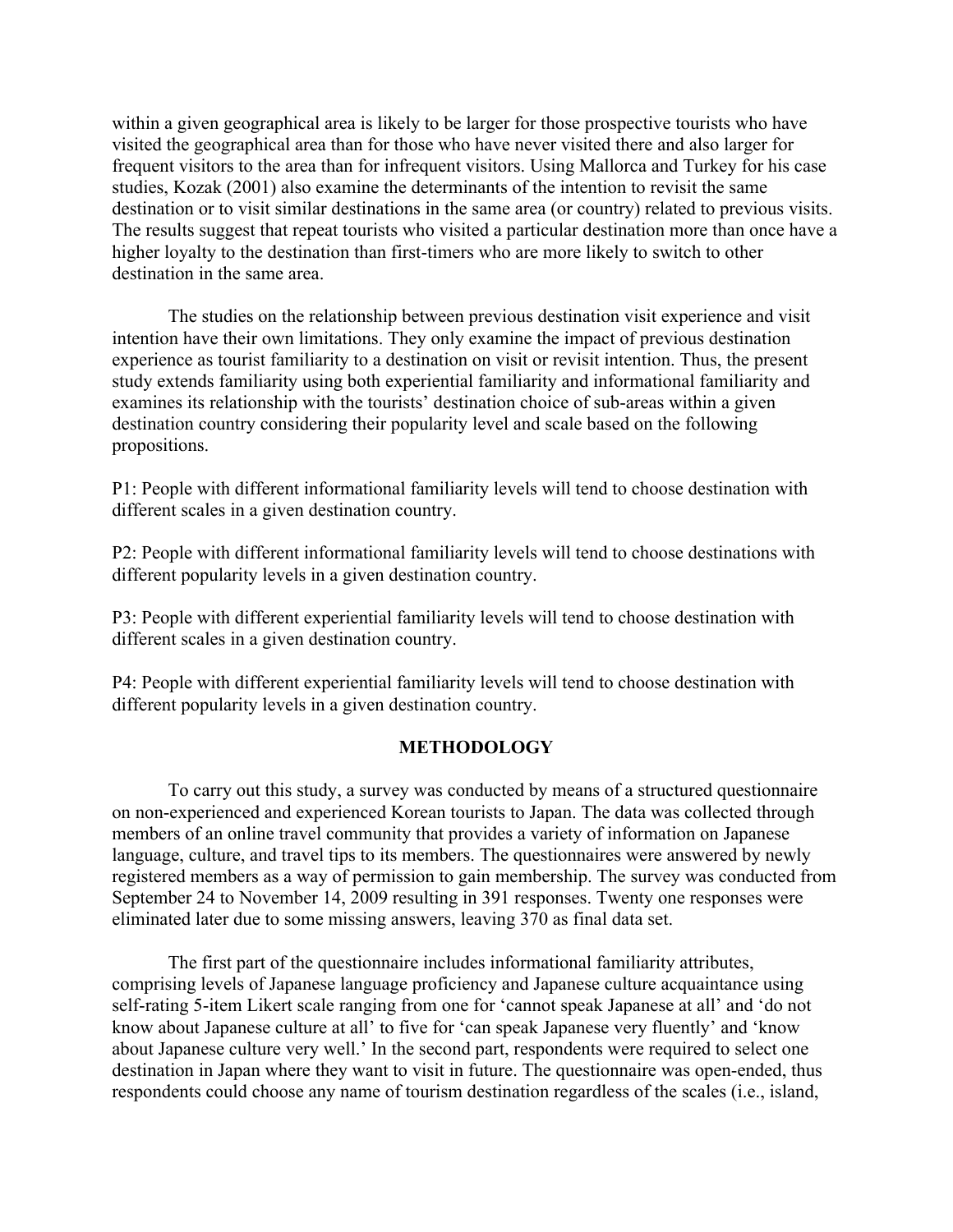prefecture, city, town, and attraction). Finally, general demographic information such as age, gender, and occupation was collected along with the questions about their desire to travel to Japan with 5-item Likert scale and the number of travel experience to Japan.

Japan is an island country in East Asia comprising 6,852 islands, but the four largest islands, which are Honshu, Hokkaido, Kyushu, and Shikoku account for 97% of Japan's land area. Japan has 47 prefectures: one metropolis Tokyo, one circuit Hokkaido, two urban prefectures Osaka and Kyoto, and 43 other prefectures. For grouping respondents in accordance with the scale of the destination that they chose, five group categorization was used: (1) Island for four largest islands, (2) Prefecture for the 47 prefectures, (3) City and town for Sapporo, Harajuku, Akihabara, etc., (4) Attraction for Mr. Fuji, Disney Land, Tokyo Tower, etc., and (5) the others, such as castle, hot spring, theme park, etc. The number of inbound visitors in 2009 provided by JNTO was used as one of the indicators for popularity of the destinations.

The differences of tourists' informational familiarity levels among the groups with different scale and popularity of destination are examined with four one-way ANOVA tests. The differences of tourists' experiential familiarity levels among the groups with different scale and popularity of destination are also examined with two one-way ANOVA tests and, additionally, they are examined with two chi-square tests to group the experiential familiarity (i.e., previous travel experience) into three levels (i.e., non-visit, one-time, and repeat visit groups) as utilized in other studies (Kozak, 2001; Litvin & Ng Sok Ling, 2001).

#### **RESULTS**

In terms of demographics, most members are in their 20s (42.4%), followed by ones in 30s (32.2%) and 10s (12.4%). Female members count 75.9% of the respondents. Office workers (36.5%) are the highest in occupation, followed by students (34.9%) and housewives (9.2%). Also, over half of respondents stated that they have traveled to Japan at least once (52.0%), while 48.0% have never been to Japan (M=1.56, SD=2.029). Of the ones who have traveled to Japan (192 respondents), while the number of people who have traveled to Japan from one to four times declines gradually (64, 31, 27, and 16, respectively), respondents who have traveled to Japan five times and six times or more are 20 and 34 respectively. Both levels of Japanese language proficiency (M=2.23, SD=.930) and Japanese culture understanding (M=2.57, SD=.834) are normally distributed, but the level of travel desire to Japan is (M=4.72, SD=.545) negatively skewed.

The destination names chosen by the respondents for their future travel are collected. Of all 63 destinations stated by respondents, the names of prefectures are stated the highest (from 225 respondents, 60.8%), followed by island names (from 61, 16.5%), the others such as castle, hot spring, and theme park (from 43, 11.6%), town and city names (from 21, 5.7%), and attraction names (from 20, 5.4%). Tokyo is the most chosen destination by the respondents (100 answers, 27.0%), followed by Hokkaido, Osaka, Okinawa, Hot Spring, Sapporo, and Kyoto. Since five of the seven most chosen destination names are prefectures, excluding Hot Spring (the others group) and Sapporo (City and town group), they were chosen for the different popularity group after compared with the data from 2010 JNTO data (see Table 1).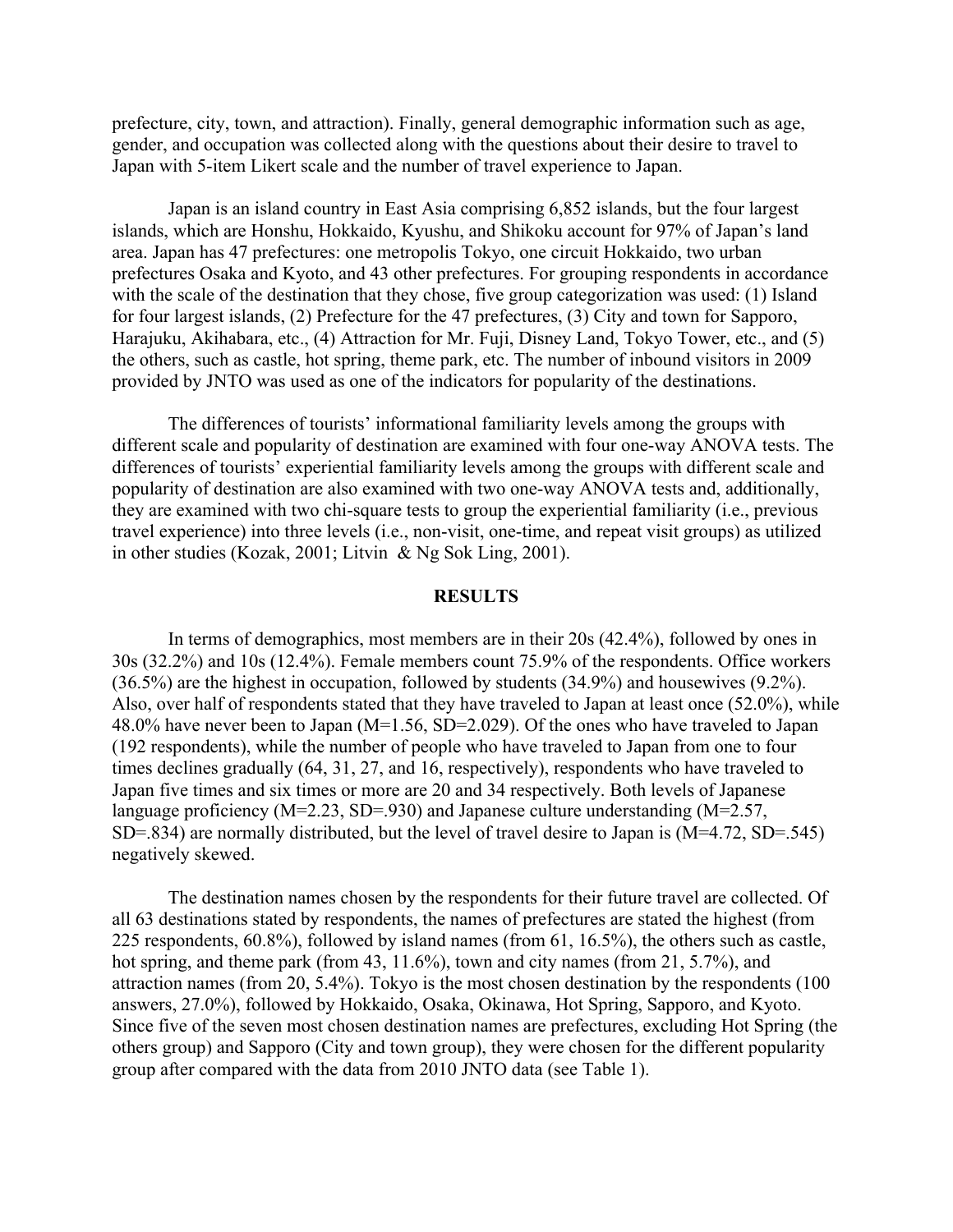|                 | Most chosen by respondents<br>$(\%$ , (number)) |               | Most visited prefectures<br>(2010 JNTO data, % overlapped) |          |  |
|-----------------|-------------------------------------------------|---------------|------------------------------------------------------------|----------|--|
| 1 st            | Tokyo                                           | 27.0% (100)   | Tokyo                                                      | 58.9%    |  |
| 2 <sup>nd</sup> | Hokkaido                                        | $14.6\%$ (54) | Osaka                                                      | 25.0%    |  |
| $3^{\text{rd}}$ | Osaka                                           | $9.7\%$ (36)  | Kyoto                                                      | 21.4%    |  |
| 4 <sup>th</sup> | Okinawa                                         | $6.5\%$ (24)  | Kanagawa                                                   | $16.0\%$ |  |
| 5 <sup>th</sup> | Hot Spring                                      | $5.7\%$ (21)  | Chiba                                                      | 11.8%    |  |
| 6 <sup>th</sup> | Sapporo                                         | $4.1\%$ (15)  | Hokkaido                                                   | $8.1\%$  |  |
| 7 <sup>th</sup> | Kyoto                                           | $3.8\%$ (14)  | Okinawa                                                    | $5.1\%$  |  |

**Table 1. Most popular prefectures chosen by respondents and from JNTO data**

At first, correlation coefficient tests for demographic profile variables (i.e., age and travel desire) and familiarity variables (i.e., language proficiency, culture acquaintance, and previous travel experience) were conducted. The respondents' age was positively correlated with previous travel experience  $(r = .307)$  and negatively correlated with both culture acquaintance  $(r = .138)$ and travel desire  $(r = -142)$ , but not with language proficiency. It can be assumed that the older the respondents are, the more travel experiences they have. Both negative correlations between age and culture acquaintance/travel desire reflects the interests with Japan and Japanese culture of younger generation.

Demographic information (i.e., age and gender) was examined for its possible difference in terms of scale and popularity of destinations. Chi-square tests were conducted for two demographic information and two destination related variables. The relationship between age and scale of destination was investigated first with Pearson chi-square  $[c^2 (20, N=363) = 31.037]$ ,  $p=0.055$ ], which turned not to be a significant relationship. However, the significant differences was found in age groups in terms of popularity of destination,  $c^2$  (16,  $N=223$ ) = 33.598,  $p=0.006$ . While respondents who are in their 10s and 50s want to visit Tokyo more (74.1% and 77.8%) respectively) than the other 4 prefectures, respondents in their 20s, 30s, and 40s are less eager to visit Tokyo (36.5%, 36.6%, and 40.0%, respectively) since they know other attractive prefectures for future visit. Respondents who are in their 20s also chose to visit Hokkaido (25.0%) and Osaka (19.8%). For others in their 30s, Hokkaido is the second most popular destination (32.4%), almost the same with Tokyo (36.6%), followed equally by Osaka and Okinawa (11.3% for each). For respondents in their 40s, Kyoto was the second most popular prefecture (20.0%), while Osaka and Hokkaido were in the third position (15.0% for each). Two additional chi-square tests were conducted to examine the relationship between gender and scale/popularity of destination. The results show that neither of the relationship showed significant differences,  $c^2$  (4, *N*=367) = 3.328, *p*=.504 for scale of destination and  $c^2$  (4, *N*=226) = 6.934, *p*=.139 for popularity of destination, which explains that the difference in gender is not necessarily related to the preference of destination in terms of scale and/or popularity.

## *Informational familiarity & experiential familiarity*

To examine the difference among groups (i.e., scale and popularity of destination) in terms of tourists' familiarity, two types of familiarity, which are informational familiarity (i.e., language proficiency of a host destination and culture acquaintance with a host destination) and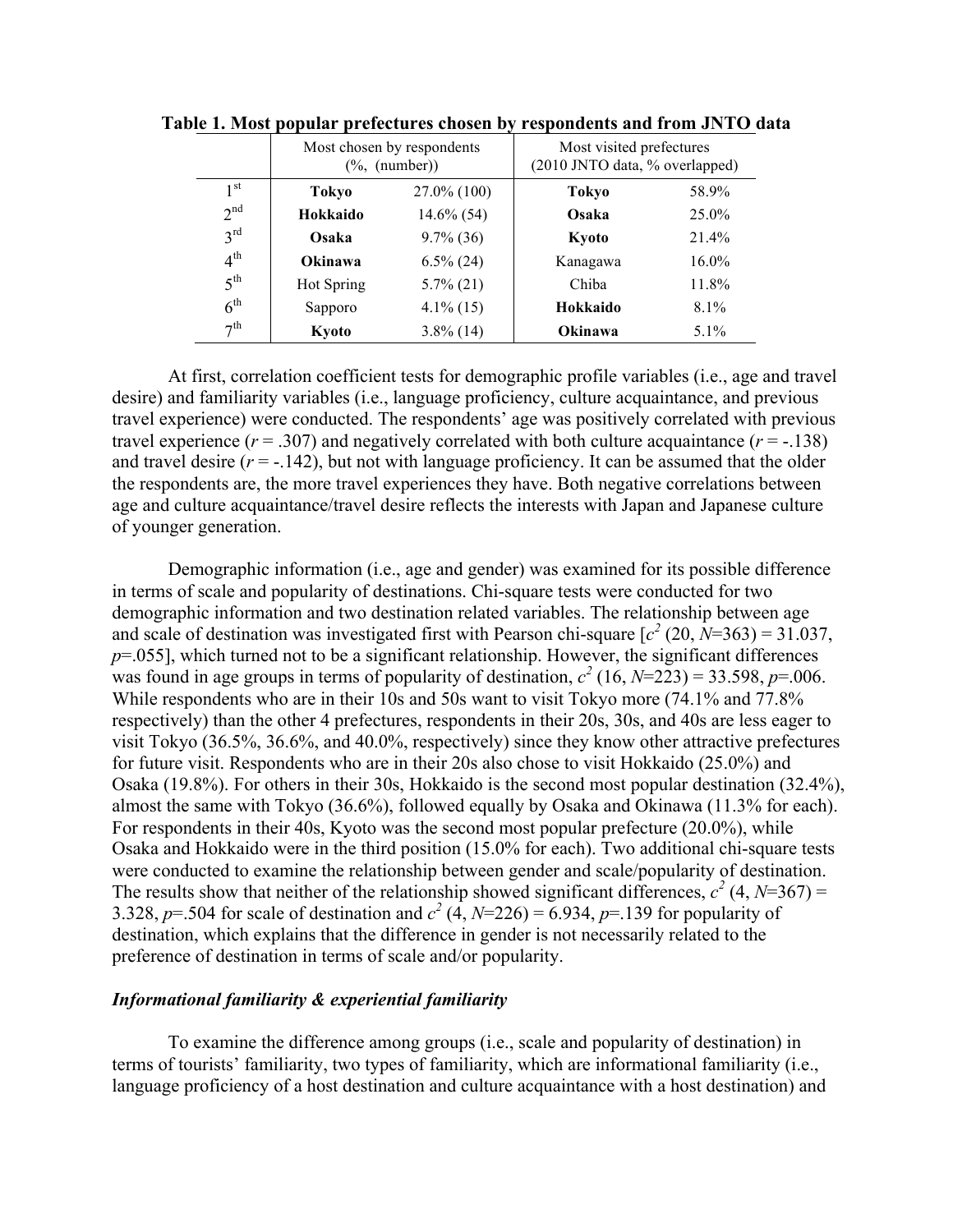experiential familiarity (i.e., previous travel experiences) are used for the tests. Table 2 shows the descriptive data for scale and popularity of destination in terms of three measurements.

|                                    | Groups     | Sample<br><b>Size</b> | Language |           | Culture |      | Experience |       |
|------------------------------------|------------|-----------------------|----------|-----------|---------|------|------------|-------|
|                                    |            |                       | Mean     | <b>SD</b> | Mean    | SD.  | Mean       | SD.   |
| <b>Scales</b><br>of<br>Destination | Island     | 61                    | 2.41     | 1.04      | 2.74    | 0.89 | 2.39       | 2.01  |
|                                    | Prefecture | 225                   | 2.20     | 0.91      | 2.58    | 0.81 | 1.49       | 2.09  |
|                                    | City&Town  | 21                    | 2.52     | 0.98      | 2.67    | 1.02 | 0.90       | 1.37  |
|                                    | Attraction | 20                    | 2.15     | 0.88      | 2.35    | 0.88 | 1.45       | 2.28  |
|                                    | The others | 43                    | 2.00     | 0.85      | 2.30    | 0.67 | 1.12       | 1.56  |
| Popularity<br>of<br>Destination    | Tokyo      | 100                   | 1.98     | .804      | 2.39    | .886 | .94        | 1.621 |
|                                    | Osaka      | 36                    | 2.31     | 1.064     | 2.69    | .749 | 1.31       | 2.040 |
|                                    | Kyoto      | 14                    | 2.21     | .579      | 2.71    | .469 | 1.00       | 1.617 |
|                                    | Hokkaido   | 54                    | 2.41     | 1.055     | 2.74    | .915 | 2.52       | 2.026 |
|                                    | Okinawa    | 24                    | 2.75     | .794      | 2.96    | .550 | 3.25       | 2.231 |

**Table 2. Descriptive data for scale and popularity of destination**

Four one-way ANOVA tests were conducted to examine the differences in language proficiency and culture acquaintance levels among the five groups for each scale and popularity of destinations. First, the homogeneity of variance assumptions were assessed using the Levene statistic (LS). The results show that the homogeneity of variance assumptions were not violated for language proficiency  $(LS(4,365)=1.931, p>0.05)$  and culture acquaintance level  $(LS(4,365)=1.879, p>0.05)$  in scales of destination groups, but were violated for language proficiency  $(LS(4,223)=3.844, p<0.05)$  and culture acquaintance level  $(LS(4,223)=5.490, p<0.05)$  in popularity of destination groups. However, ANOVA test results illustrate that two ANOVA tests examining the differences in language proficiency and culture acquaintance level among five groups for destination scale were not significant  $(F(4,365) = 1.865, p > .05$  and  $F(4,365) = 2.180$ ,  $p > 0.05$ , respectively). Table 3 illustrates the other two one-way ANOVA test results for two measurements of informational familiarity among five groups for destination popularity.

| Table 3. One-way ANOVAs for informational familiarity |
|-------------------------------------------------------|
| in popularity of destination group                    |

| in populatity of acsumation group |         |     |       |          |      |  |  |
|-----------------------------------|---------|-----|-------|----------|------|--|--|
| Source                            | SS      | df  | МS    | F        | p    |  |  |
| <b>LANGUAGE PROFICIENCY</b>       |         |     |       |          |      |  |  |
| Between Groups                    | 14.647  | 4   | 3.662 | 4.499*   | .002 |  |  |
| Within Groups                     | 181.493 | 223 | .814  |          |      |  |  |
| Total                             | 196.140 | 227 |       |          |      |  |  |
| <b>CULTURE ACQUAINTANCE</b>       |         |     |       |          |      |  |  |
| Between Groups                    | 9.065   | 4   | 2.266 | $3.333*$ | .011 |  |  |
| Within Groups                     | 151.615 | 223 | .680  |          |      |  |  |
| Total                             | 160.680 | 227 |       |          |      |  |  |
| $*_{p<.05}$                       |         |     |       |          |      |  |  |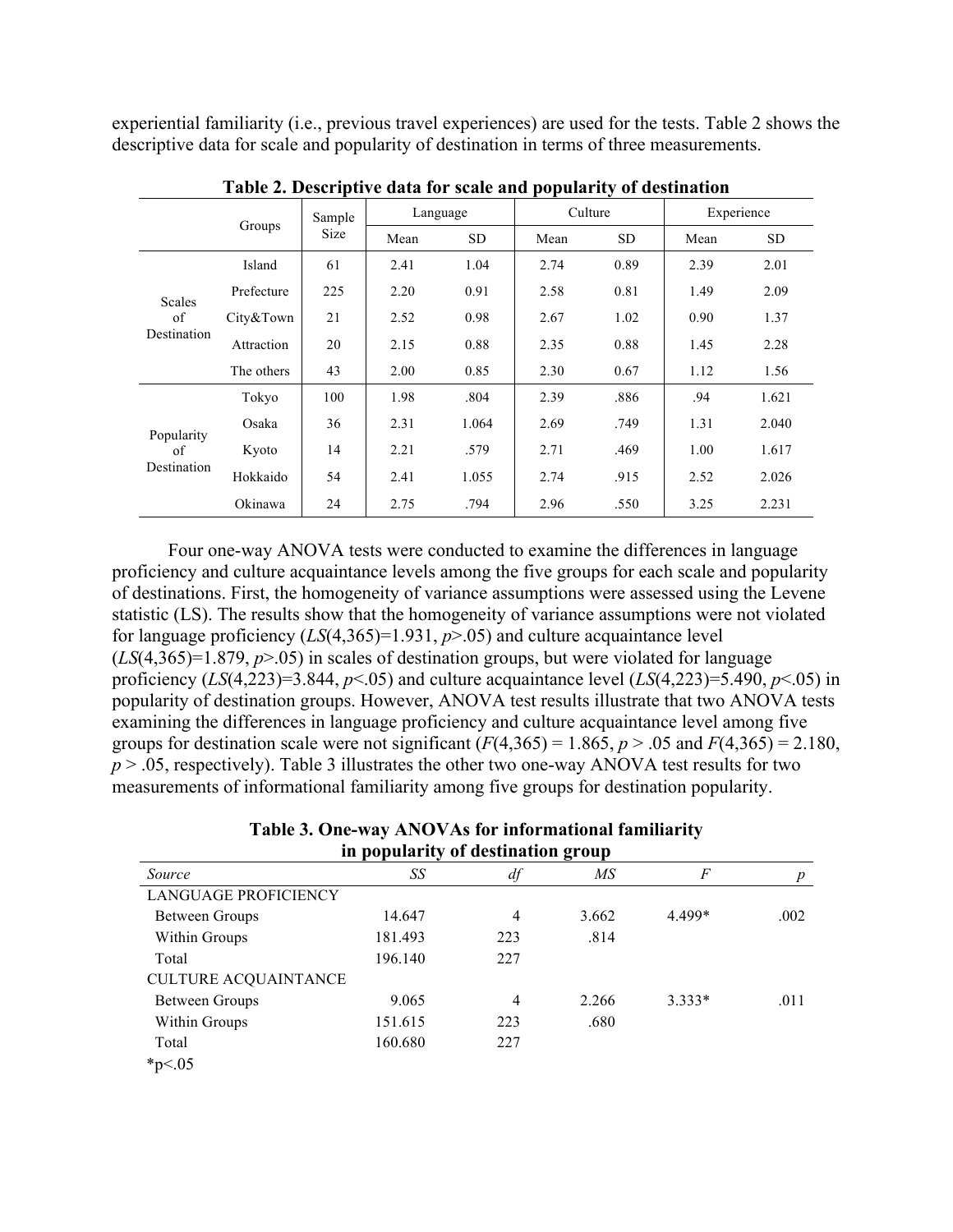The ANOVA tests revealed significant differences both in language proficiency ( $\eta^2$ =.07) and culture acquaintance ( $\eta^2$ =.06). Scheffe was selected as a post hoc analysis to help determine where the significant differences occur. Table 4 illustrates the comparisons among the two different groups.

| <b>Table 4. Comparison Table</b>       |                 |      |  |  |  |
|----------------------------------------|-----------------|------|--|--|--|
| Comparison Group                       | Mean Difference | Sig. |  |  |  |
| Tokyo / Okinawa (Language Proficiency) | $0.770*$        | .008 |  |  |  |
| Tokyo / Okinawa (Culture Acquaintance) | $0.568*$        | .05  |  |  |  |

This result offers evidence showing that respondents who choose Okinawa as their future destination have significantly higher language proficiency and culture acquaintance level than the ones who chose to visit Tokyo. As also seen in the mean scores in table 2, it can be stated that the more a destination is visited by tourists, the less informational familiarity the tourists who chose to visit it have. Thus, from the four one-way ANOVA test results, P1 was not supported while P2 was, which means differences were not found in informational familiarity levels among respondents who chose destination with different scales, but were found among respondents who chose destination with different popularity.

Two one-way ANOVA tests were conducted to examine the differences in previous experience level among five groups for each scale and popularity of destination. Both homogeneity of variance assumptions were violated for scales of destination (*LS*(4,364)=3.023, *p*<.05) and popularity of destination (*LS*(4,222)=4.389, *p*<.05). However, ANOVA test results show that two ANOVA tests were significant  $(F(4,364) = 3.837, p < .05, \eta^2 = .04$  and  $F(4,222) =$ 11.700,  $p < 0.05$ ,  $\eta^2 = 17$ , respectively). Scheffe post hoc tests were again followed. In scale of destination groups, respondents who chose an island name have significantly higher previous visit experience than those who chose a prefecture name. In destination popularity groups, people who selected Tokyo for their future travel have less previous experience than those who are interested in visiting Hokkaido and Okinawa. More interestingly, people who intend to visit Okinawa for their future travel have significantly higher previous experience than ones who want to travel Tokyo, Osaka, and Kyoto.

To examine the difference between experiential familiarity and preference of destination selection both in terms of scale and popularity in another way, two chi-square tests were conducted separating the number of previous travel experience to Japan into three groups (i.e., non-visit, one-time, and repeat visit) as adopted in previous studies (Kozak, 2001; Litvin & Ng Sok Ling, 2001). Two Pearson chi-square show both significant differences between three experience groups and scale/popularity of destination,  $c^2$  (8, *N*=369) = 29.712, *p*=.000 and  $c^2$  (8,  $N=227$ ) = 49.048,  $p=0.00$ , respectively. For the scale of destination, while the percentages of respondents who chose prefecture names did not vary significantly but gradually decreased (66.1%, 57.8%, and 54.7% for non-visit, one-time, and repeat visit groups), the portions of those who chose island names were significantly different and gradually increased among the groups (6.8%, 20.3%, and 28.1% for non-visit, one-time, and repeat visit groups). Also for the popularity of destination, while respondents in non-visit group and one-time group are highly motivated to visit Tokyo (57.8% and 50.0%, respectively), those in repeat visit groups only show small interest in visiting Tokyo (22.9%). However, for Hokkaido and Okinawa, as the previous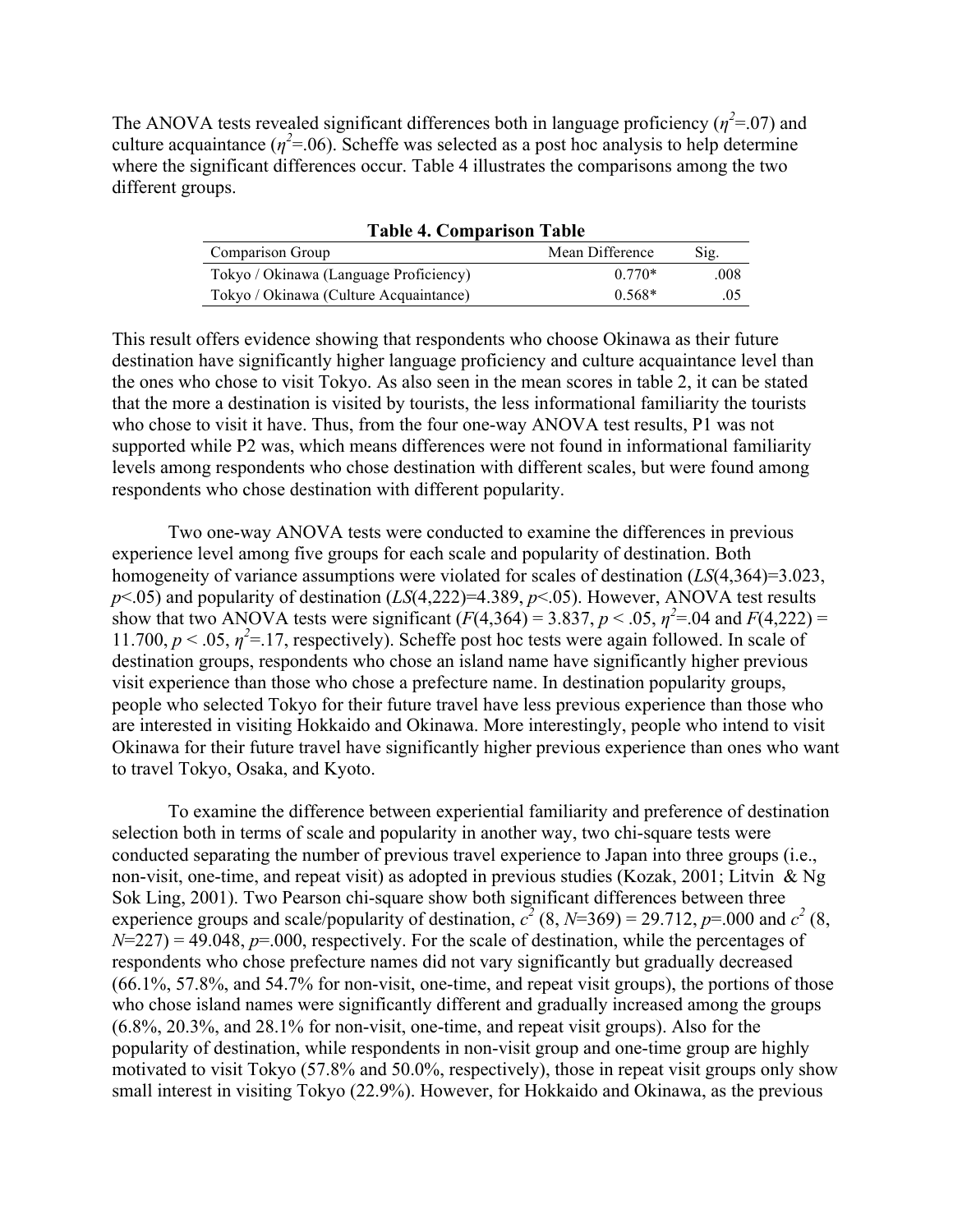travel experience grows from non-visit group to repeat visit group, so does the intention to visit the destinations among the groups (9.8%, 23.8%, and 41.0% for Hokkaido and 3.9%, 7.1%, and 20.5% for Okinawa). Interestingly, the percentage for intention to visit Hokkaido (41.0%) was almost twice higher than the percentage for Tokyo (22.9%) in repeat visit group. From the results of two ANOVA tests and two chi-square tests, it was confirmed that both P3 and P4 were supported.

# **CONCLUSION**

For destination marketers to successfully meet visitors' needs and wants, it is vital to understand visitors' characteristics and provide appropriate marketing strategies accordingly. Especially for international visitors who are typically associated with high uncertainty when visiting foreign countries, understanding the different needs and wants when selecting and visiting a destination in a foreign country will only benefit the destination managers. This study attempts to figure out the differences in informational and experiential familiarity categorized by Baloglu (2001) among groups who are different in destination preferences in terms of scale and popularity, so as to suggest some managerial implications for destination marketers in destinations with various scales and popularity levels.

From the results of this study, it is found that informational familiarity does have impact on the destination choice according to its popularity level, while it does not when considering the scale of the destination. The relationship between the informational familiarity and destination choice confirmed by this study supports the previous studies (Basala & Klenosky, 2001; Cohen & Copper; 1986; Goodrich, 1978; Sönmez & Graefe; 1998), which argue that preference and likelihood of choice for tourists' prospective destination can be influenced by informational familiarity, especially language and culture of a host country. It is also assured that experiential familiarity has influence on destination choice in accordance with its scale and popularity. The results from this study on the relationship between the experiential familiarity and destination choice also support the previous studies (Crompton & Ankomah, 1993; Kozak, 2001; Sönmez & Graefe, 1998) by confirming that travelers with less travel experiences tend to choose small scale and more popular destinations than those who have more travel experiences to the host country.

The results derive important implications for marketers of destinations with different scale and popularity levels. Prospective visitors to popular destinations tend to have low informational familiarity with the host country. In other words, travelers might not be fluent in the language and familiar with the culture of the host country. This suggests the marketers to reduce prospective travelers' level of anxiety by providing on-site supports for potential problems that might occur due to their limited knowledge of host country's language and culture. It can be also suggested that small scale destinations with high popularity need to understand that their prospective visitors have less previous experiences=. Hence, it is suggested that marketers in less popular destinations and big scale destinations need to provide ways to fully satisfy the demand of more experienced travelers.

In spite of straightforward suggestions acquired by this study, some limitations still remain. First, because this study only use Korean nationals and Japanese tourism destinations as subjects, the possible cultural differences still need to be examined using different subjects in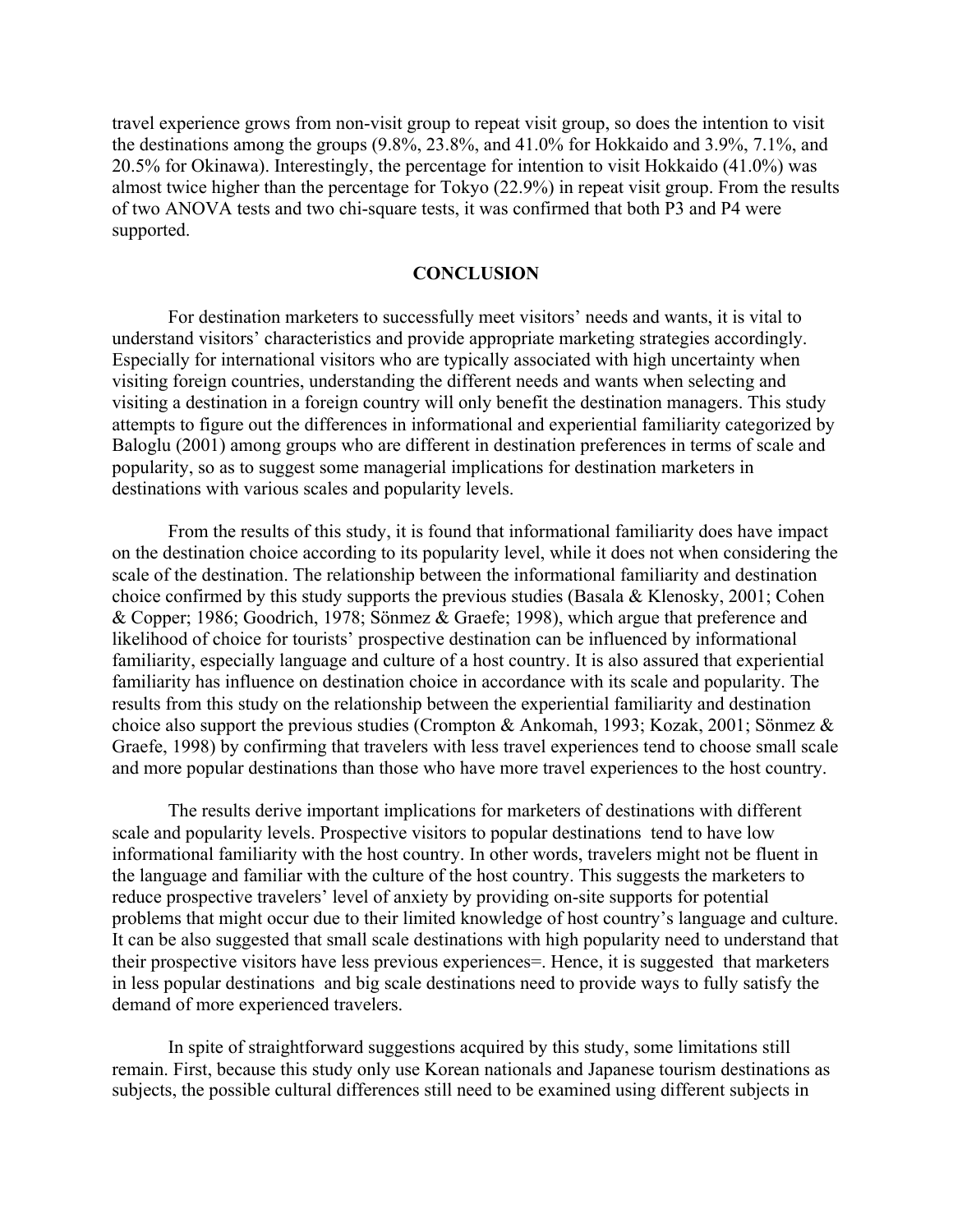order to confirm the results in other settings. Also, as found significant in the relationship among demographic information (i.e., age), other familiarity variables, and destination choice, the correlation between age and familiarity must be considered in conjunction. By conducting several separate ANOVA tests, the possible covariance impacts among the variables on the result were not examined thoroughly. Other statistical solutions such as multinomial logistic regression can be adopted for the further investigation of the study.

## **REFERENCES**

- Ahmed, Z. U. (1991). The influence of the components of a state's tourist image on product positioning strategy. *Tourism Management, 12*(4), 331-340.
- Baker, W., Hutchinson, J. W., Moore, D., & Nedungadi, P. (1986). Brand Familiarity and Advertising: Effects on the Evoked Set and Brand Preference. *Advances in Consumer Research*, *13*, 637–642.
- Baloglu, S. (2001). Image variations of Turkey by familiarity index: informational and experiential dimensions. *Tourism Management, 22*(2), 127-133.
- Baloglu, S., & McCleary, K. W. (1999). U.S. International Pleasure Travelers' Images of Four Mediterranean Destinations: A Comparison of Visitors and Nonvisitors. *Journal of Travel Research, 38*(2), 144-152.
- Basala, S. L., & Klenosky, D. B. (2001). Travel-Style Preferences for Visiting a Novel Destination: A Conjoint Investigation across the Novelty-Familiarity Continuum. *Journal of Travel Research, 40*(2), 172-182.
- Beerli, A., & Martín, J. D. (2004). Factors influencing destination image. *Annals of Tourism Research, 31*(3), 657-681.
- Bigano, A., Hamilton, J. M., & Tol, R. S. J. (2006). The Impact of Climate on Holiday Destination Choice. *Journal Climatic Change, 76*(3-4), 389-406.
- Chon, K. S. (1991). Tourism destination image modification process: Marketing implications. *Tourism Management, 12*(2), 68-72.
- Cohen, E., & Cooper, R. L. (1986). Language and tourism. *Annals of Tourism Research, 13*(4), 533-563.
- Crompton, J. L., & Ankomah, P. K. (1993). Choice set propositions in destination decisions. *Annals of Tourism Research, 20*(3), 461-476.
- Fakeye, P. C., & Crompton, J. L. (1991). Image Differences between Prospective, First-Time, and Repeat Visitors to the Lower Rio Grande Valley. *Journal of Travel Research, 30*(2), 10-16.
- Goodrich, J. N. (1978). The Relationship Between Preferences for and Perceptions of Vacation Destinations: Application of a Choice Model. *Journal of Travel Research, 17*(2), 8-13.
- Hu, Y., & Ritchie, J. R. B. (1993). Measuring destination attractiveness: A contextual approach. *Journal of Travel Research, 32*(2), 25-34.
- Kozak, M. (2001). Repeaters' behavior at two distinct destinations. *Annals of Tourism Research, 28*(3), 784-807.
- Lepp, A., & Gibsonb, H. (2008). Sensation seeking and tourism: Tourist role, perception of risk and destination choice. *Tourism Management, 29*(4), 740-750.
- Litvin, S. W., & Ng Sok Ling, S. (2001). The destination attribute management model: an empirical application to Bintan, Indonesia. *Tourism Management, 22*(5), 481-492.